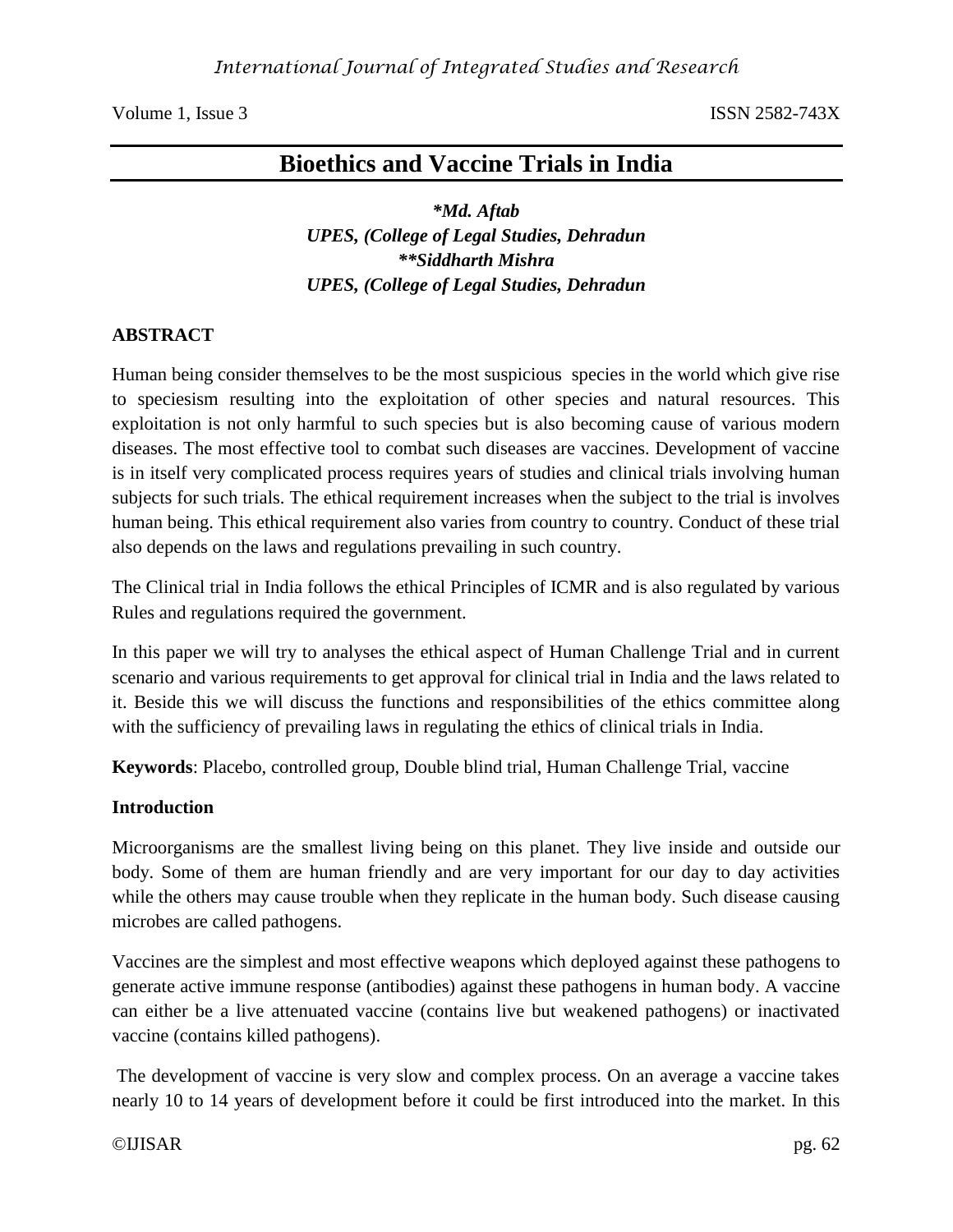period of development it goes through 3 out of 4 stages of development. However, there are situations like covet-19 where such a long wait for vaccine is could not be afforded at all in any way and the immediate vaccine development is the need of the hour to save the human species. Such immediate development is only possible by adopting the human challenge trial method. However, there are various concerns related to the ethics of this method. Many argues that it is the most unethical method where the subject of the trial is deliberately exposed to the genetically modified pathogens which causes disease in human body sometimes of which no proven cure is available but the others argued that the oldest, effective, cost efficient and especially time efficient method which is perfectly suitable for the development of the covid-19 vaccine.

It is also argued that human challenge trial is often performed on the most vulnerable, poorer and illiterate section of the society who are not even capable of understanding the probable consequences and the risk attached to the such trials and it is also seen as a gross violation of the human rights of people who are subject to these trials.

India being the largest vaccine producer in the world with about 43% vaccine producing capacity of the world is becoming favorite destination for various vaccine candidates to conduct their trials. The other factors responsible for mushrooming of these trials are friendly laws and the easy availability of the cheaper subject for the trials. The increasing clinical trials in last few years raised various concerns related to the ethics of these trials and also questioned the efficiency of various laws and guidelines governing these trials into the country.

# **Clinical trial**

Clinical trials are research studies executed on people that are intended at assessing a medical, surgical, or behavioral intervention with the objective to determine the competence and safety of the new drug or to compare two or more of the already existing drugs. A clinical trial of any drug is pre-conditional to determine the safety and efficiency of the drug.

Clinical trial in relation to new drug is the systematic study of such drug on human volunteers to get data for the discovery or verification of its clinical or, pharmacological including pharmacodynamics, pharmacokinetics or; adverse effects, with the objective of determining the safety, effectiveness or tolerance of such new drug<sup>1</sup>

Clinical trial of drugs is a randomized single or double blind controlled study in human participants, designed to evaluate prospectively the safety and efficiency of new drugs/ new formulations<sup>2</sup>

 $\overline{\phantom{a}}$ <sup>1</sup> Rule 2(1)(j) of clinical trial rules, 2019

<sup>&</sup>lt;sup>2</sup> ICMR ethical guidelines 2006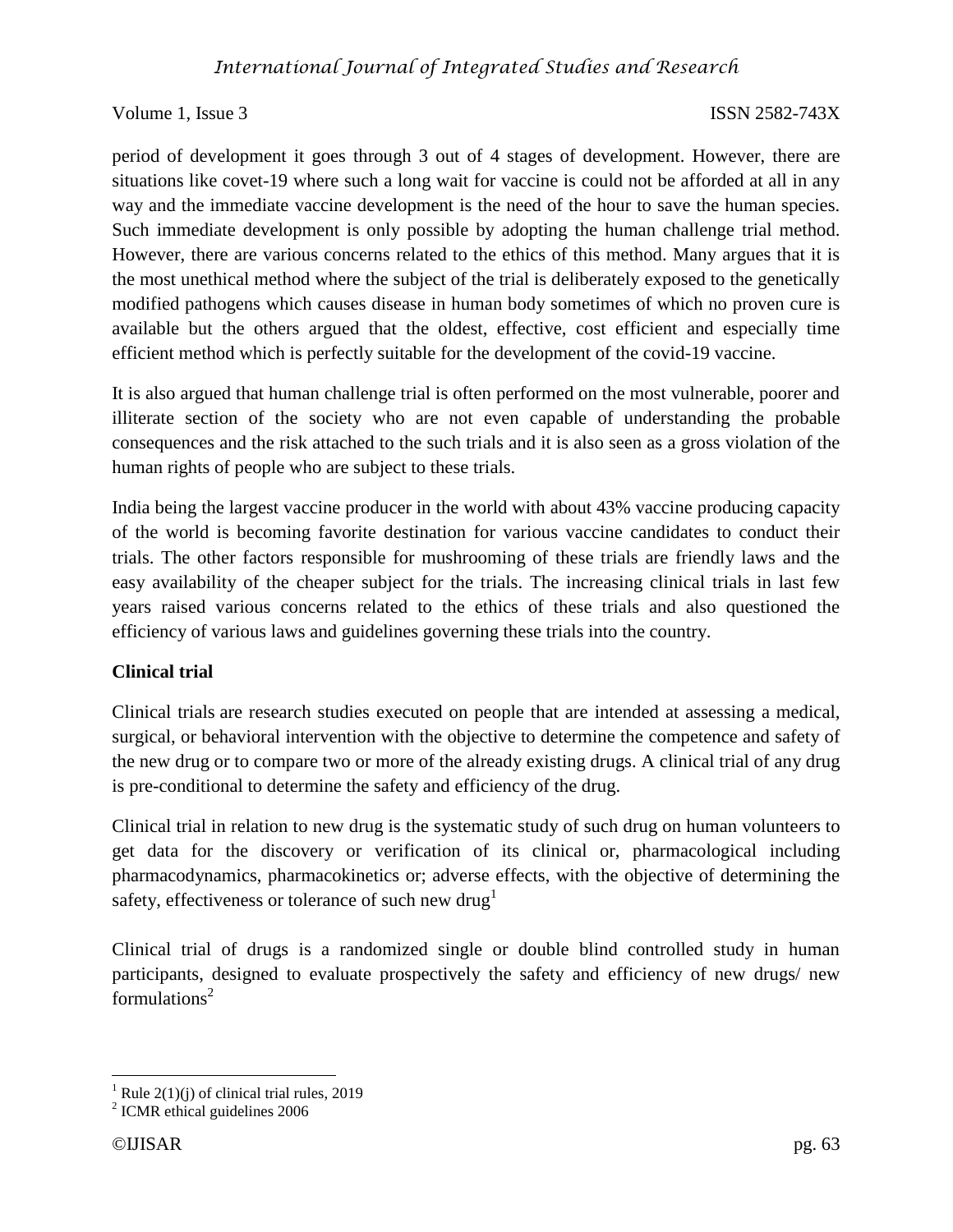Clinical trial of the new drug cannot be conducted without the prior approval of the central licensing authority<sup>3</sup>.

Drugs and cosmetic act, 1940 and drugs and cosmetic rues, 1945 authorized CDSCO to permit new drugs<sup>4</sup> or approve the clinical trial<sup>5</sup>, laying down the drug standard and control the quality of imported drugs.

A clinical trial is an unavoidable stage of vaccine development which safeguards the safety and competence of vaccine on a human body. India being the major supplier of the vaccines in the world .It required the clinical trials to be conducted on its population before permitting any manufacturing or marketing of any drugs.

### **Stages of vaccine trial**

Vaccine development is a long and time taking process. the development of vaccines on an average takes about 10 to 15 years of clinical trials to ensure that the vaccine is safe for the use (have no long term or short term side effects) and is efficient against the the target pathogen. In this process a vaccine goes through four stages of development to determine its safety as well as its biological effects including immunogenicity.

### **Phase 1**

The first phase includes the study of dose and route of administration and should involve subjects of lower risk. For example – first phase of covid 19 vaccine trial should not include children or, diabetic patients as the subject of trials.

The phase 1 study is a small study involving few subjects of the trial which are observed for a short period of time. The primary objective of this trial is evaluate the safety and the immunogenicity of the vaccine candidate in addition to it this phase of trial also helps in evaluating the dosage and the preferred route of its administration.

This phase of trial generally involves high risk and hence should not include a large number of human subjects.

The documents required for this trial are –

- 1. Systematic toxicity studies which includes dose range studies, single dose toxicity studies and repeat dose systemic toxicity studies
- 2. Male fertility study

 $\overline{\phantom{a}}$ <sup>3</sup> Rule 21 drugs and cosmetic rules, 2019

<sup>&</sup>lt;sup>4</sup> Section 2(1)(w)(v) new drug and clinical trial act, 2019

 $5$  Section 2(1)(j), new drugs and Clinical trial act, 2019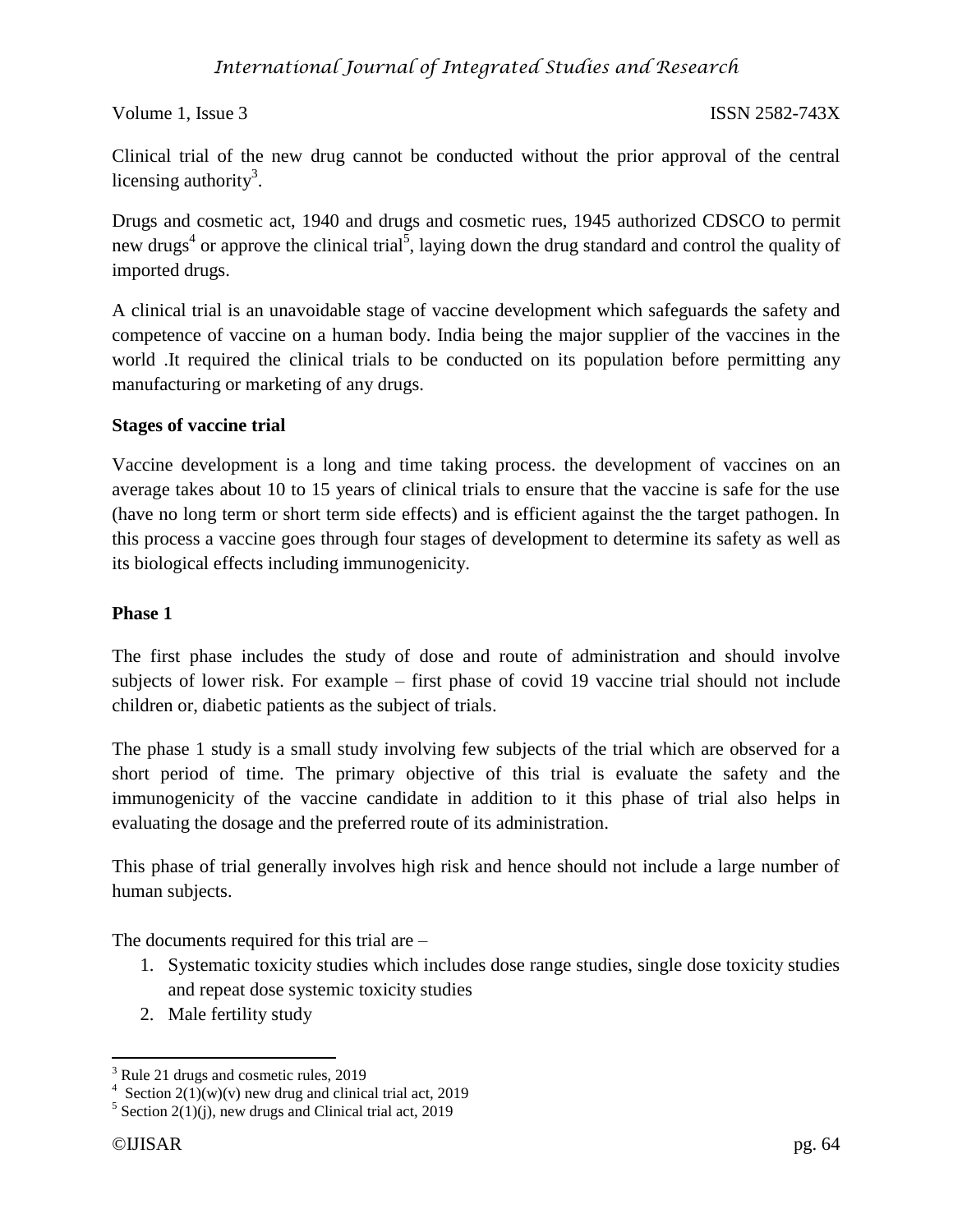# *International Journal of Integrated Studies and Research*

Volume 1, Issue 3 ISSN 2582-743X

- 3. In-vetro genotoxicity studies with proposed route of clinical application
- 4. Allergenicity/ hypersensitivity test.
- 5. Photo allergy or dermal photo toxicity test

# **Phase II**

Phase 2 trial is usually a double-blind trial in which both the researcher and the participant is unaware whether they have been treated with the vaccine candidate or with a placebo;

Phase II trial verifies the safety and the immunogenicity of the vaccine candidate which is already been discovered from the previous phase of the trial. It may also include subjects risk subject to observe their responses. In this phase a challenge trial could also be performed where the healthy participant after being vaccinated is deliberately infected with the pathogen in question in order to assess the ability of the vaccine to confer protection against experimental challenge. The result of this pilot study provides the useful data for the third phase of the trial.

However no human challenge trial has been known to be performed so far in any stage of trial as there is no proven treatment of this disease and the mortality rate is very high.

The phase 2 trial should be carried out on the specialized place having adequate facilities for the safety of the subject.

The documents required for phase 2 clinical trial are

- 1. Summary of previously submitted non clinical safety data.
- 2. Repeat dose systemic toxicity studies of appropriate duration to support duration of proposed human exposure.

This is the longest and the final phase of trial after the successful completion of it the vaccine could be introduced into the open market for general public. This phase includes thousands of volunteers from various centers is required a lot of time and money. These trial is usually conducted in conducted in a double- or single-blind, placebo-controlled, randomized manner.

### **Phase 3**

If the results from phase II are encouraging, phase 3 trial would be started. This is the largest trial, often involving thousands of participants coming from from various different centers. Generally it would be conducted in more than 10 centers.

The principle objectives in phase III are to:

- To determine the safety and efficiency of the new medicine or vaccine in the typical patient likely to use it
- To confirm actual dosing levels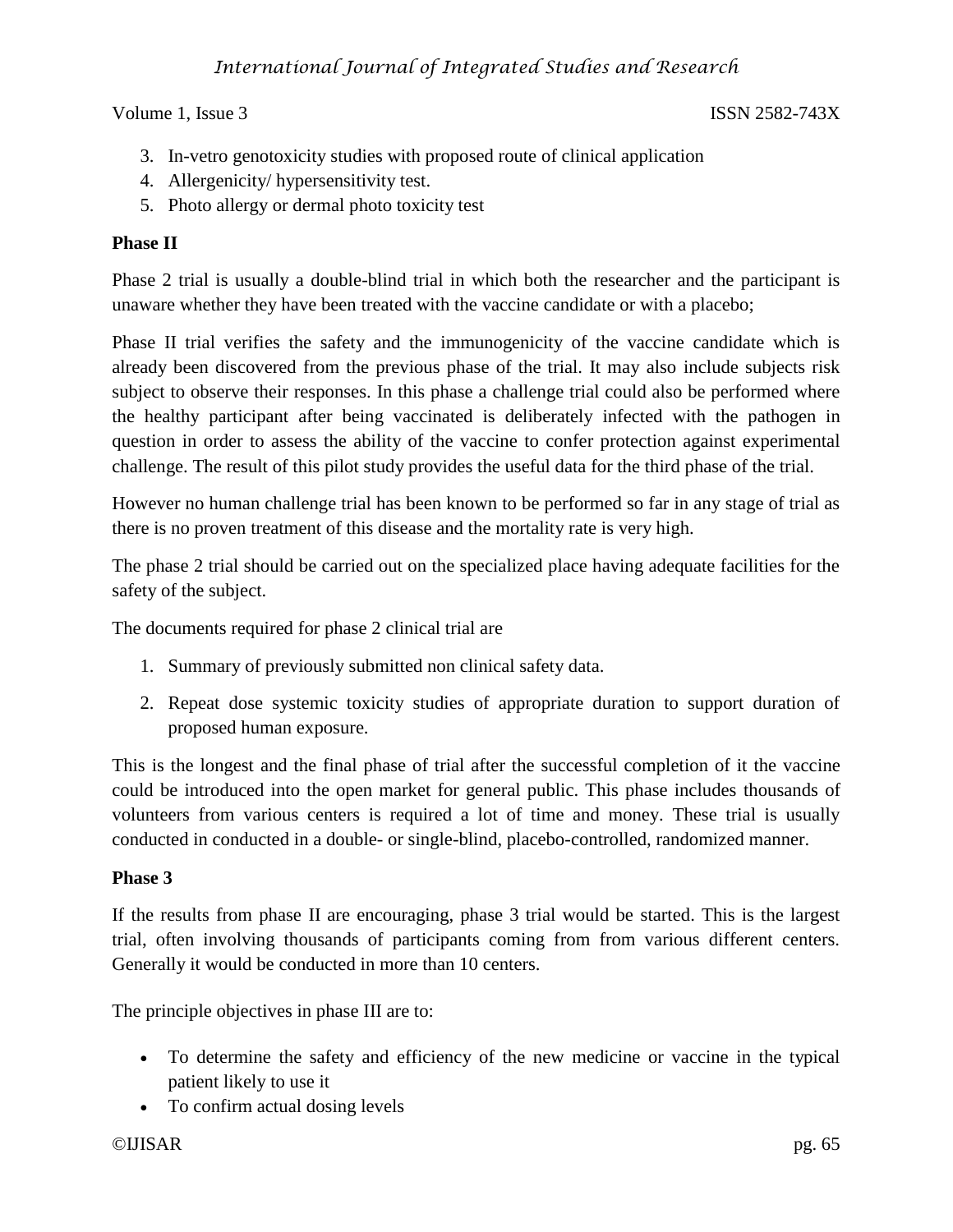- To identify side effects or reasons why the treatment should not be given to individuals with another condition (known as 'contraindications')
- To build knowledge of the welfares of the medicine or vaccine and compare them with any risks
- To compare results against any presently achieved by existing treatments<sup>6</sup>

# **Phase 4**

It is the post licensing trial in which the results of the already available vaccine in the market has been observed in long over the long period of time on a large and diverse population. In this trial a rarer or unexpected events can be detected which may not be detected in small phase 2 or phase 3 trials.

This trial can determine the age of vaccination and adverse effect due to change in vaccine strains.

# **Ethics Committee**

Ethics committee is panel of seven or more than seven members which could be from medical, non-medical, scientific and non-scientific area with at least one lay person, one woman member, one legal expert and one independent member from any other related field such as social scientist or representative of non-government voluntary agency or philosopher or ethics or theologian<sup>7</sup>

At least fifty percent of the members of the ethics committee should not be connected to the institution in which it is constituted and the chairperson of the committee should not be affiliated with such institution or organization<sup>8</sup>. The member secretary of the committee should a person who is affiliated to the institution and should be appointed by such institution<sup>9</sup>. There should be at least one non-scientific and one independent member in the committee $10$ .

The permission granted by the Central Licensing Authority to conduct clinical trial under shall be subject to following conditions, namely:

(I) Clinical trial at each site shall be started after approval of the clinical trial procedure and other related papers by the Ethics Committee of that site, registered with the Central Licensing Authority under rule 8;

(ii) Where a clinical trial site does not have its own Ethics Committee, clinical trial at that site may be started after procurement approval of the procedure from the Ethics Committee of another trial site; or an independent Ethics Committee for clinical trial established in accordance with the provisions of rule 7:

 $\overline{a}$ <sup>6</sup> https://www.gsk.com/en-gb/research-and-development/trials-in-people/clinical-trial-phases/

<sup>&</sup>lt;sup>7</sup> Rule 7 of Drugs and clinical trial rules, 2019

<sup>&</sup>lt;sup>8</sup> Rule 7(3) of Drugs and clinical trial rules, 2019

 $9^9$  Rule 7(4) of Drugs and Clinical trial rules, 2019

 $10$  Rule 7(5) of Drugs and Clinical trial rules, 2019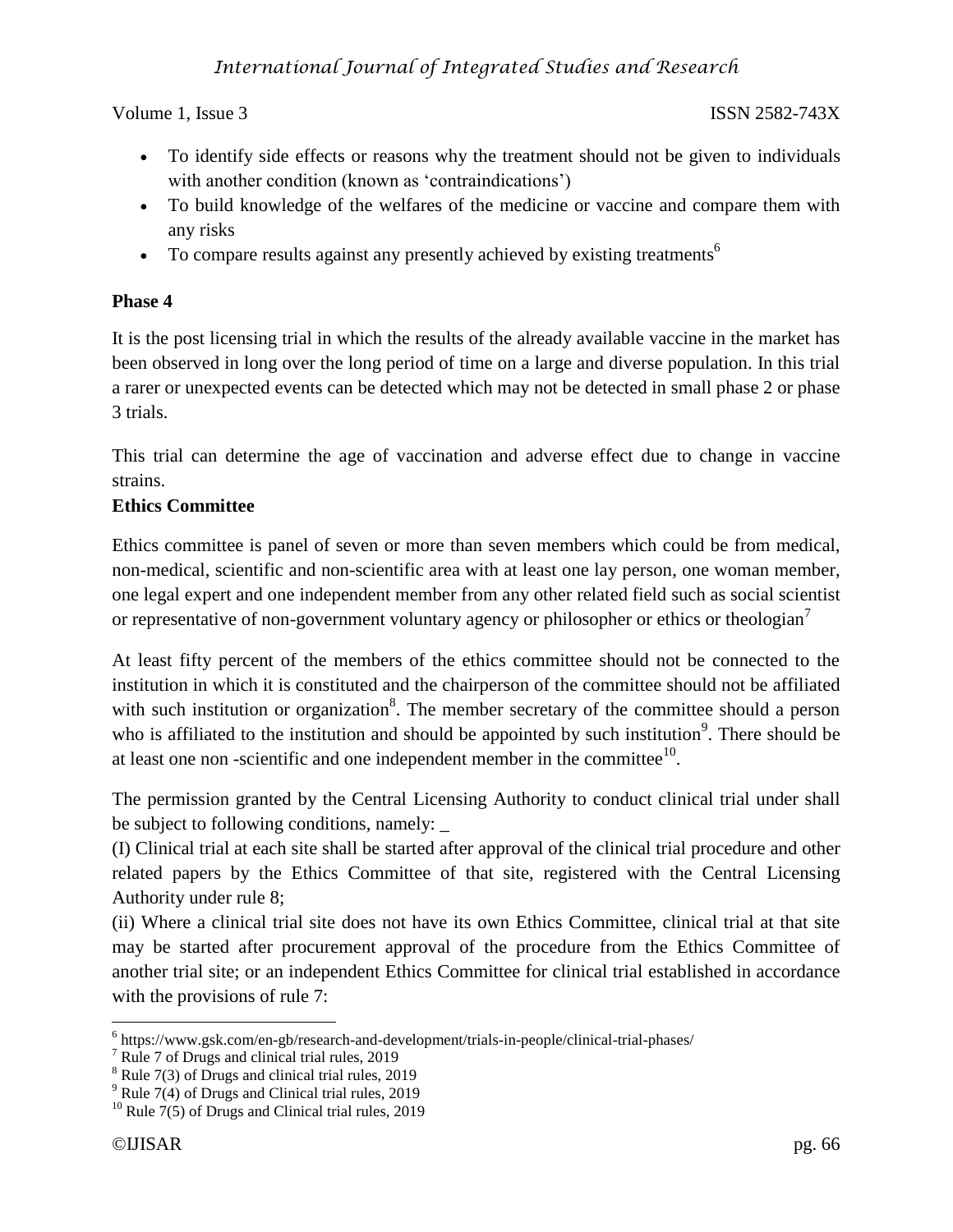Provided that the approving Ethics Committee for clinical trial shall in such case be accountable for the study at the trial site or the Centre, as the case may be:

Provided additional that the approving Ethics Committee and the clinical trial site or the bioavailability and bioequivalence Centre, as the case may be, shall be located within the same city  $.^{11}$ ;

The ethics committee is responsible to grand primary approval or denial to a particular clinical trial, bioavailability or bio equivalence study after considering the safety and rights of the subject trial in accordance with the good clinical trial guidelines and other other regulations. The ethics committee is also responsible to periodically review the progress reports furnished by the investigators or monitoring and internal audit reports furnished by the sponsor<sup>12</sup>. In case if the committee is of the opinions that the trial is likely to compromise the right, safety and wellbeing of the subject, the committee may discontinue the trial and convey the same to the head of the committee conducting the clinical trial and to the central licensing authority.

Rule 12 of the drugs and clinical trial rules, 2019 specifically requires the presence of at least five of its members to review the protocol and relevant documents related to the clinical trial or bioavailability or bioequivalence study. These five members should include a medical scientist, a clinician, a legal expert, a social scientist or representative of non-governmental voluntary agency or philosopher or ethicist or theologian or a similar person; lay person.

The data, record, registers and other documents pertaining to the functioning and review of clinical trial of the committee is required to be maintained for a period of five years after the completion of the trial $^{13}$ .

# **Rights of the subjects to the trial**

The position of enrolment of the trial subjects shall be submitted to the Central Licensing Authority on periodical basis or as suitable as per the duration of treatment in accordance with the permitted clinical trial protocol, whichever is earlier<sup>14</sup>.

Any report of grave adverse event happening during clinical trial to a subject of clinical trial, shall, after due examination, be forwarded to the Central Licensing Authority, the chairperson of the Ethics Committee and the organization where the trial has been conducted within fourteen days of its incidence.<sup>15</sup>

 $\overline{a}$  $11$  Rule 25 of Drugs and clinical trial rules, 2019

<sup>&</sup>lt;sup>12</sup> Rule 11(2) of Drugs and clinical trial rules, 2019

 $13$  Rule 13 of clinical trial rule, 2019

<sup>&</sup>lt;sup>14</sup> Rule 25(vii) of Drugs and Clinical trial rules,  $2019$ 

<sup>&</sup>lt;sup>15</sup> Rule 25(x) of drugs and clinical trial rule, 2019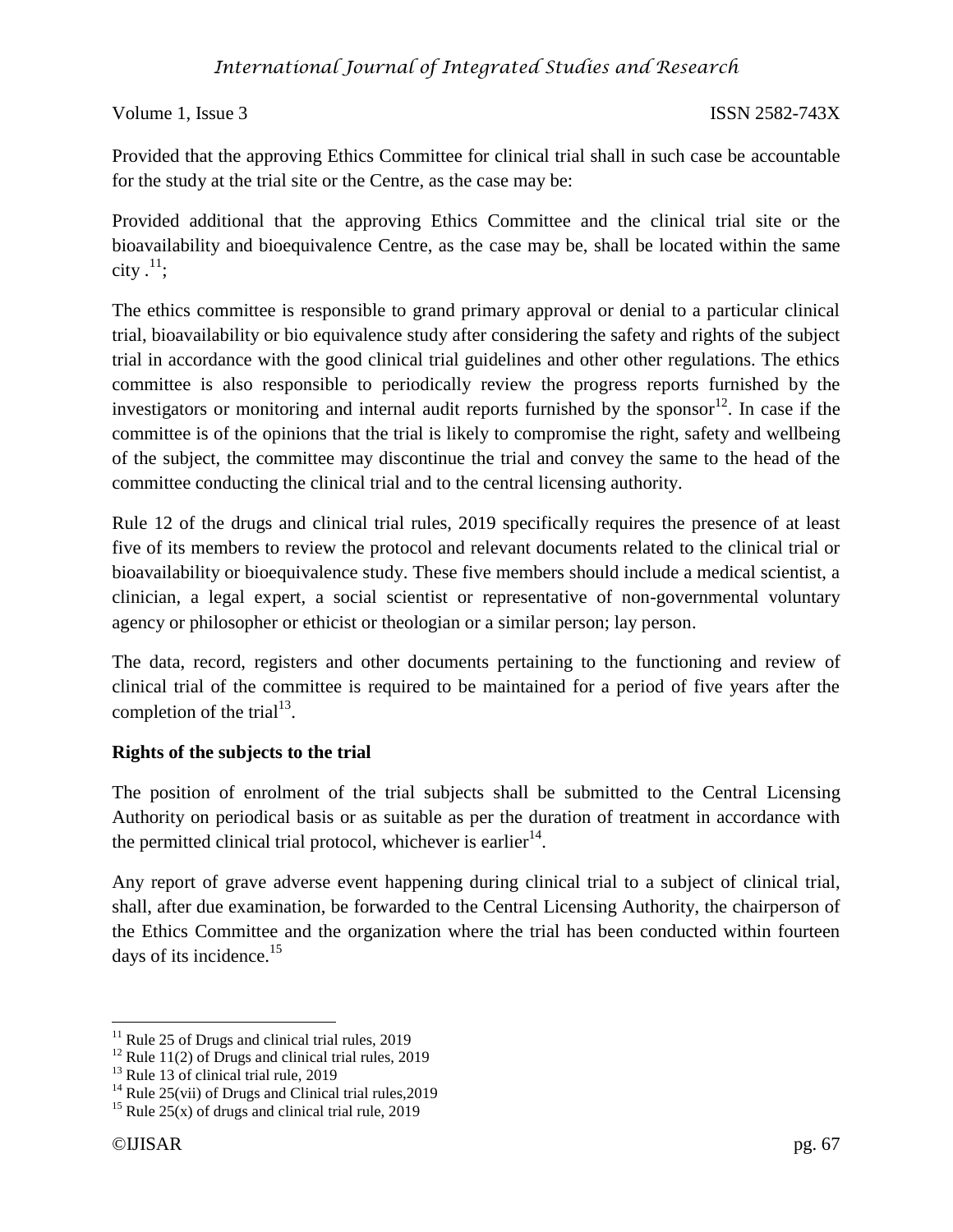In case of damage during clinical trial to the subject of such trial, whole medical management and compensation shall be provided in accordance with Chapter VI and details of compensation provided in such cases shall be informed to the Central Licensing Authority within thirty working days of the receipt of order issued by Central Licensing Authority in accordance with the applicable provisions.<sup>16</sup>

In case of clinical trial linked death or permanent disability of any subject of such trial during the trial, compensation shall be provided in accordance with Chapter VI and details of compensation provided in such cases shall be intimated to the Central Licensing Authority within thirty working days of receipt of the order issued by the Central Licensing Authority in accordance with the provisions. $17$ 

As per ICMR guideline and Helsinki declaration  $^{18}$ the individual who is the subject to trial should be allowed to the aids which arise out of such trial. I.e. if a individual took part in vaccine trial and later the vaccine got license, it is suggested that the individual who is the subject of trial should be given such vaccine at the reduced rate if not for free.

# **Ancillary care**

In 2002 guidelines issued by council for International organization for medical science It was clearly declared that the sponsors are not obliged to provide health care services beyond what is necessary for the conduct of research, but it is morally praiseworthy to do so<sup>19</sup> clearly indicating that there is no ethical obligation on the sponsor to provide medical care for the health issues which are not directly related to the trials. Even there were no mention of the ancillary care in the Helsinki declaration. As per ICMR ethical 2006 guidelines "If the applicant requires treatment for complaints other than the one being studied essential free ancillary care or appropriate recommendations may be provided<sup>20</sup>." Clearly signifying that it was just a recommendation and there was no ethical accountability to provide ancillary care to such applicants. But the government taking in to consideration the evolving ethics and the need to recognize the rights of the participants to attract more people to participate in clinical trials introduced **no fault compensation** in new drugs and cosmetic rules, 2019 where the sponsor is liable for interim compensation up to 60% of total amount incurred within 15 days of ethics committee's opinion.

# **Human challenge trial**

It is a type of clinical trial where the subjects are deliberately been infected with the genetically modified or less active pathogens. These type of trials are generally performed to evaluate the

 $\overline{a}$  $16$  Rule 25(xi) of drugs and clinical trial rule, 2019

 $17$  Rule 25(xii) of

<sup>&</sup>lt;sup>18</sup> Helsinki Declaration of the World Medical Assembly, 2008(2)

<sup>19</sup> https://www.ncbi.nlm.nih.gov/pmc/articles/PMC5612421/#cit0008

 $20$  ICMR 2006 Ethical guidelines for biomedical research and human participants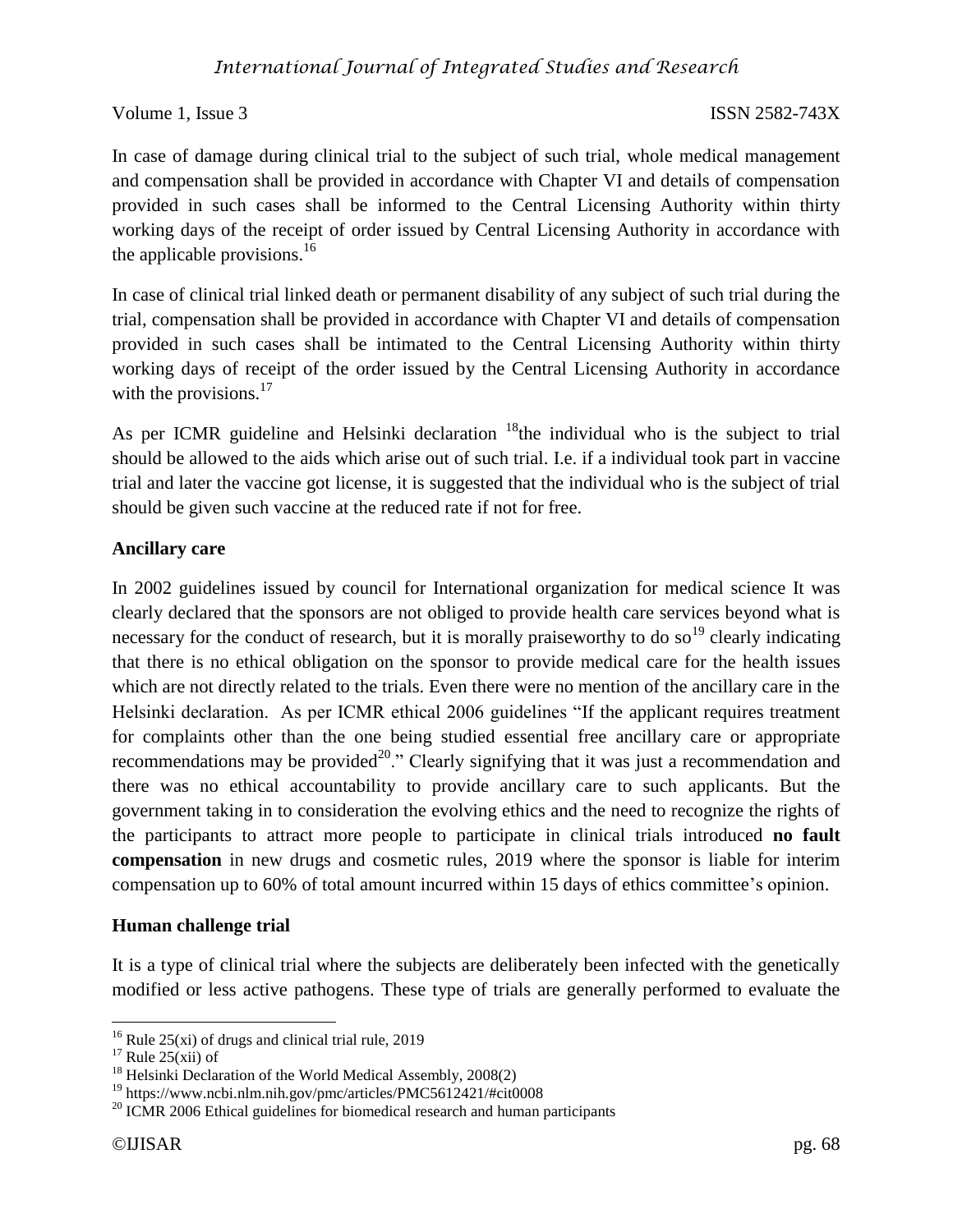# *International Journal of Integrated Studies and Research*

### Volume 1, Issue 3 ISSN 2582-743X

efficiency of the vaccines. It also helps in comparing the efficiency of two or more vaccines simultaneously. The rule of general ethics for clinical trial which requires minimum risk and maximum benefit cannot alone be applied in human challenge trial as it involves a very high risk. WHO in its 2020 guideline  $^{21}$  discussed the criteria for the ethical acceptability of SARS-CoV-2 challenge trial

**Scientific justification** – the trial should have strong scientific justification for conducting SARS-CoV-19 human challenge trial. The trial should propose to give the important results which could not be obtained from other studies with such efficiency and accuracy in such limited time. The trial could also be done on multiple vaccines to find out the best available vaccine.

**Assessment of the risk and the potential benefit** – it is the general ethical principle that the potential benefit should always overweight the risk involved in it. There should be a rigorous assessment of risk and potential benefit of the sarc-cOv-2 Human challenge trial. Potential benefit and the risk involved should be compared with the other alternative trials. The risk and benefit should not only be studied on the subject but should also be studied on the community as well.

**Consultation and engagement** – view of the general public and expert consultation should be taken time to time. Prior consultation for the research should be taken from the locals to avoid any delay for the trial.

**Coordination of research** – the sponsor should have a prior consultation and coordination with the local health authority to avoid any compromise with the health of general public in the trial. The study should be transparent and should be monitored by other health authorizes as well like WHO. The study data should be properly stored and should be made available to the public.

**Site selection** - Human challenge trial should only be conducted in center's which has a prior significant experience in conducting such trials as there is high risk and uncertainty involved in it. Centre should have the appropriate facilities and should be comfortable and safe for the trial.

**Participant selection** – safety of a participant is the most important ethical requirement for the conduct of the trial. Initially, the selection should be made from the health and younger population (18-30) to avoid any serious health issues. People with high background probability of infection (such as doctors and other health care workers) should be priority for the trial as these people faces less marginal risk.

**Expert review** – In addition to the review of institutional ethics committee the human challenge trial should have a specialized independent review involving high level of expertise and should be conducted rapidly without compromising the quality of review.

 $\overline{\phantom{a}}$  $21$  Key criteria for the ethical acceptability of COVID-19 human challenge studies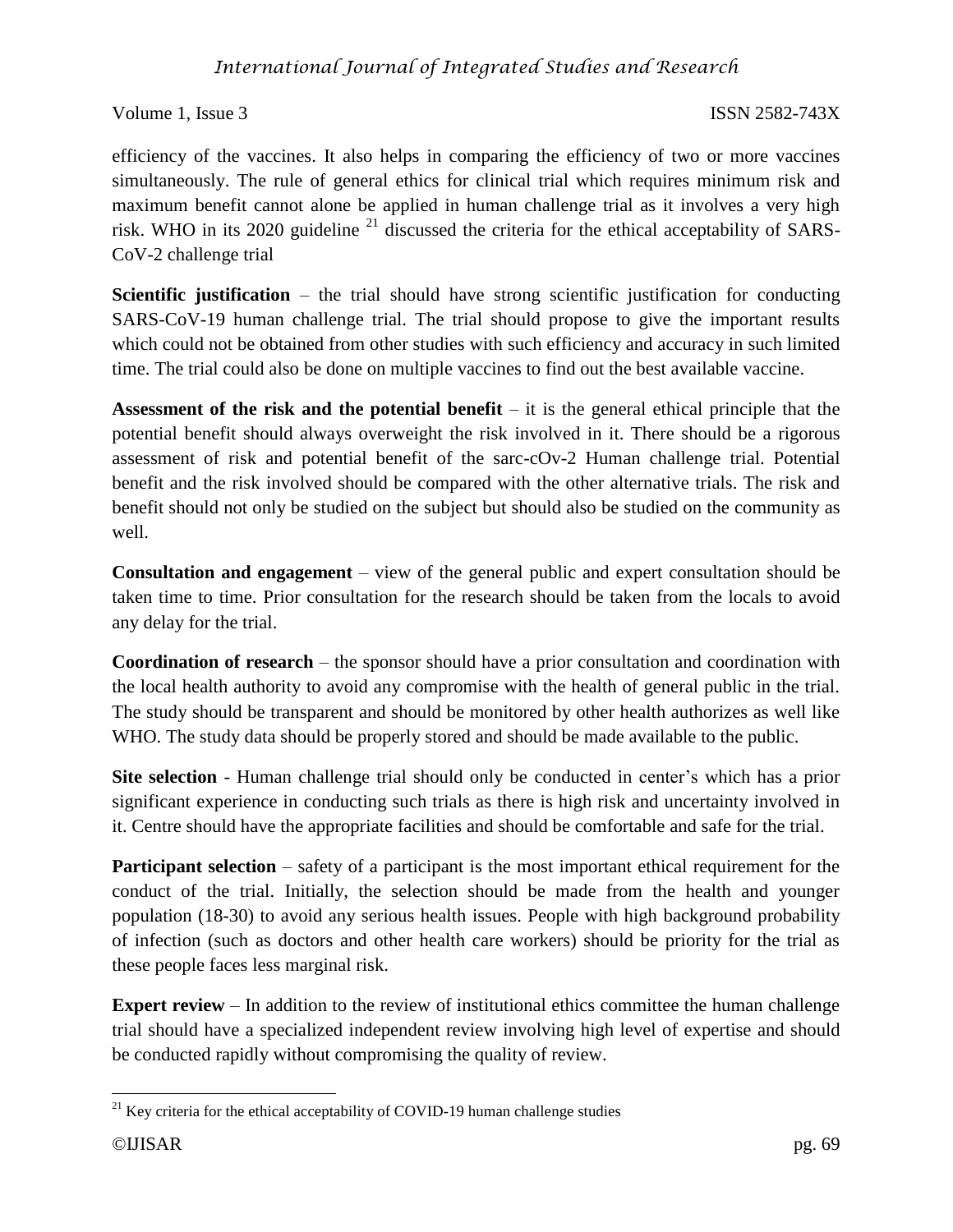**Informed consent** – since there is a high risk and uncertainty involved in SRRS-CoV-2 HCT study the informed consent should be rigorous and repeated consent should be taken throughout the trial and all the development and new information's pertaining to trial should be conveyed to the participants of the trial.

# **Arguments on Human Challenge trials**

Human trial challenge was always been in controversy. Many argues that it is the highly unethical method where the subject of the trial is deliberately exposed to the genetically modified pathogens which causes disease in human body sometimes of which no proven cure is available but the others argued that it is the oldest, effective, cost efficient and time efficient method which is perfectly suitable for the development of the covid-19 vaccine.

It is also argued that human challenge trial is often performed on the most vulnerable, poorer and illiterate section of the society who are not even capable of understanding the probable consequences and the risk attached to the such trials and it is also seen as a gross violation of the human rights of the population which are subject to these trials.

Since exposure occurs in controlled laboratory settings, human challenge trials could potentially be completed in just a few weeks and require very few people. It can also help to quickly evaluate the efficacy on a case-to-case basis, and the another advantage is that it can help compare different vaccines head to head and understand the individual immune response in people.

There are many global experts including those who were present in that webinar were disagreed with his views and were in favor of the human challenge trial for SARS-CoV-2. But there are other experts of the same view as including Peter Piot, Director, London School of Hygiene and Tropical Medicine, UK, who himself battled the painful experience of Covid.

Professor of Human Genetics, University of Oxford said, "This (HCTs) has stood for viruses like malaria and cholera without any problems, so I don't see why we cannot do this for Covid-19."

Human challenge trials, in which subjects are deliberately exposed to an infectious agent in a controlled setting, are not always feasible or appropriate. Though, in some scenario it may be useful and suitable to get an assessment of vaccine effectiveness from human test trials. If they are accomplished, human challenge trials may be of particular use:

- 1. When there is no appropriate nonclinical model. For example when the pathogen against which the candidate vaccine is has to be tested is only confined to human beings. Like in case of sars-cov-2 virus
- 2. when there is no known ICP;
- 3. when vaccine efficacy trials are not feasible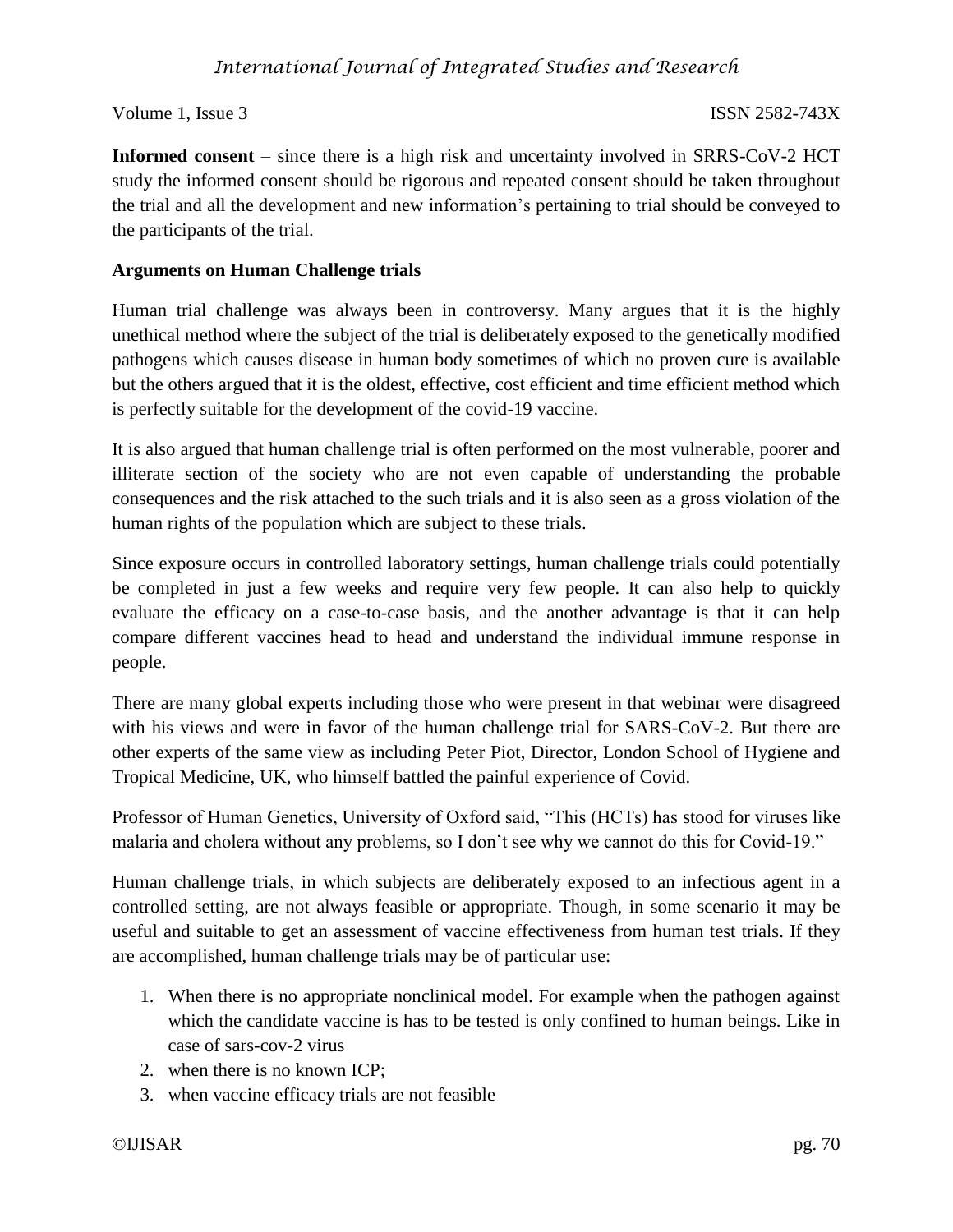### **ICMR ethical principles on research involving human participants**

- 1. Principles of essentiality- a Human participant should only be used for the trial only if human participation is considered to be absolutely necessary after the due considerations of all alternatives in proposed area of research and after the proposed trial has been duly considered by the ethics committee and the research is necessary for advancement of knowledge or for human benefit or ecological benefit.
- 2. Principle of voluntariness, informed consent and community agreement The human trials should be fully aware of the risk and possible consequences of the trial whether on them or on community. They should also be free to quit at any time from the trial without the fear of any legal consequences and there should be only minimum restrictive obligations on them. And if the participant is incapable of giving the consent for any reason and it is essential to conduct the research, the consent could be taken from his guardian legally capable of giving consent on his behalf. The principle of consent is a cardinal principle and should be continue throughout the research i.e. the participant should be informed of any change or new findings of the trial and consent should be taken time to time.
- 3. Principle of non-exploitation The participants should be reasonably remunerated for their involvement in research or experiment irrespective of their social or economic condition or educational status. They should be fully informed about all the danger pertaining to their participation so that they can be able to appreciate all physical or psychological risk attached to it. The participants should be chosen in such a way that the burden and benefit of research is distributed without any bias. There should be in a build compensation mechanism whether through insurance or any other method to compensate any miss happening attached to the trial.
- 4. Principles of privacy and confidentiality the identity and documents related to the human subject should be kept confidential and no such information should be released without any legal or scientific requirement. Even before releasing such information for any scientific or legal reason a prior written consent should be taken from the concerned person.
- 5. Principle of precaution and risk minimization All the due care and caution should be taken throughout the research to ensure that the subject of research should be at the minimum risk and should not be suffered from any known irreversible adverse effect.

Some other principles like principle of professional competence, accountability & transparency, maximizing public interest & distributive justice, totality of responsibility, public domain and institutional arrangements are the other principles given by WHO which are required to be followed while involving a human subject to the trial.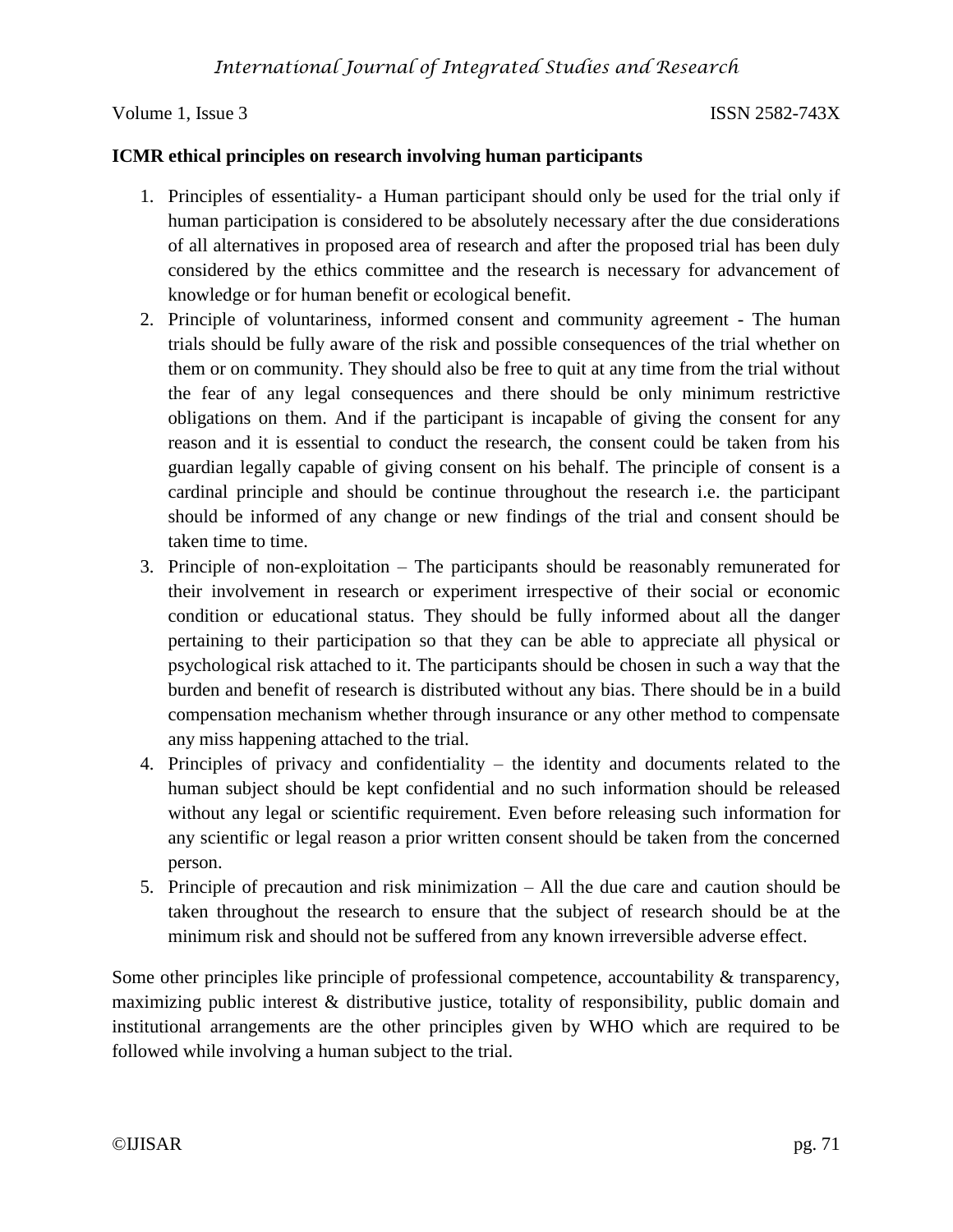### **Legal developments in laws related to clinical trial**

Government of India realizing the reason of reluctance of sponsors to conduct new clinical trials relaxed the regulatory pathway to conduct such trials by taking various steps like introducing the new Drug and Clinical Trial Rules, 2019 in which it relaxed various rules for marketing foreign drug in India

In the new drugs and clinical trial rule, 2019 the government took into consideration various problems in conducting clinical trials and relaxed various laws related to clinical trials including rules for making foreign drugs in India where it reduced the time limit for central drug licensing authority (DCGI) from six months to 30 days in case the drug is manufactured or marketed in India.

The provision of deemed approval is also introduced where in case the sponsor has received no response within 30 days of filing of the application it shall be considered as if drug has been approved by DCGI but in such a case the sponsor has to give the prior notification to the central licensing authority (DGCI) informing about the conduct of the trial trial.

Also if the drug has already been approved by the DCGI approved country, accelerated approval of drugs in case of serious conditions based on severity, high prevalence, lack of alternative treatment and also if the new drug is more beneficial than the already existing one or to fulfil an unmet medical need

# **Conclusion**

Vaccines are the most effective preventive tool against the pathogenic diseases which is deployed to reduce human suffering. Lack of vaccine and limited knowledge about the pathogens are the major reason behind today's pandemic. Today the major challenge before us is to rapidly develop an effective and safe vaccine at an affordable price. And for this the speed of the trial need to be increased by deviating from the typical human trial and adopting the human challenge trial but the ethics of these trials has always been remained in questions. Where the world's first HCT for SARS-CoV-2 vaccine is set to be conducted in London, the Indian government has rejected it on the ground that it does not have any additional benefit and hence is unethical to conduct such trial. As we have seen that there is no immediate need to conduct such trial but certainly HCT would be benefit in future for the development and comparison of new vaccines. HCT should only be conducted in such situations where the potential benefits attached to it are more than the risk associated to it. The role of the ethics committee is very crucial in clinical trials involving human participants and hence the selection of members of the committee should be done properly and without any bias. The committee should make sure that all the principles of the good clinical practice had been followed throughout the trial.